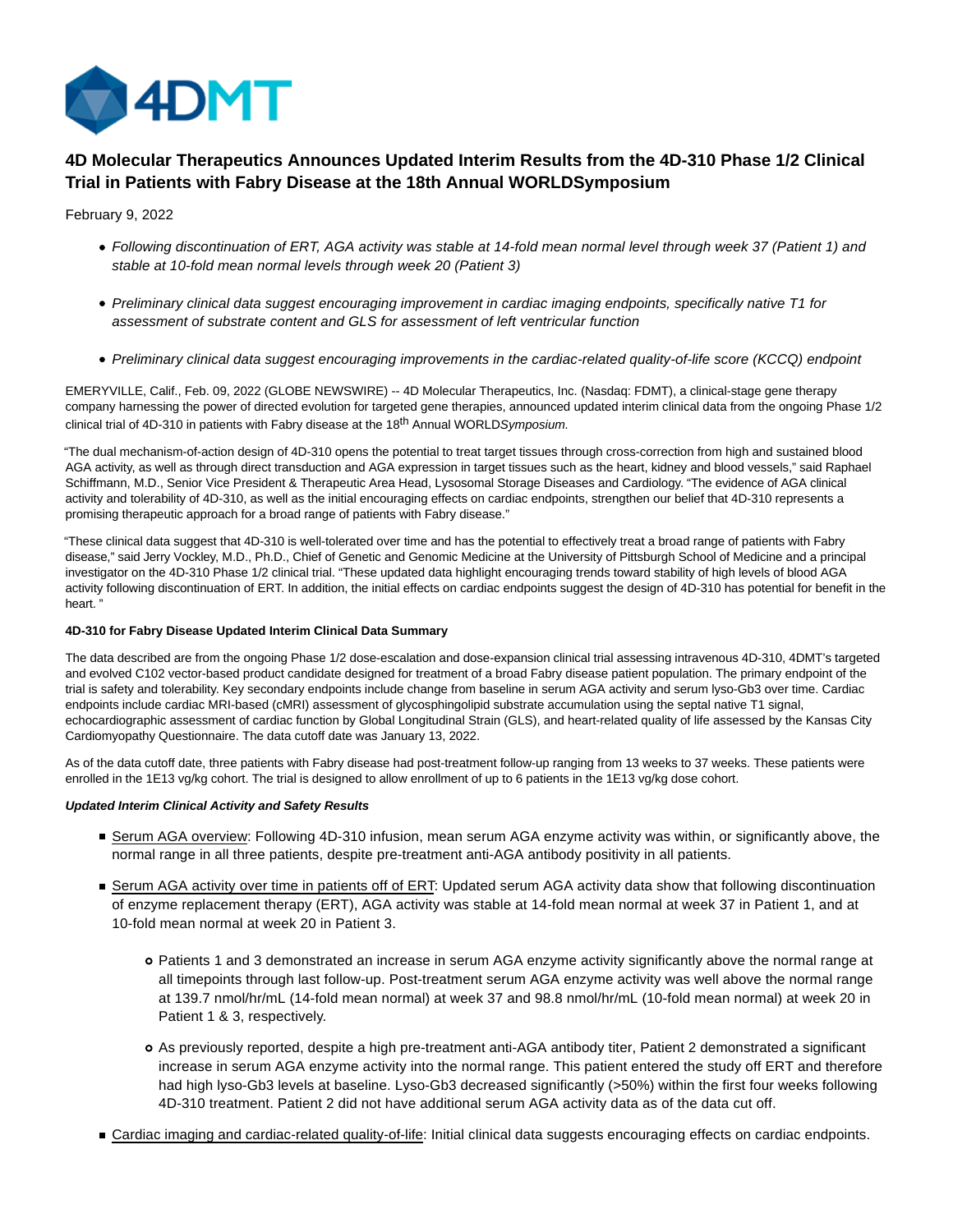- Patient 1 reached the initial 6-month cardiac MRI and echocardiogram endpoint assessments (6-month data for Patient 2 and 3 were not yet available as of data cutoff).
- Patient 1 experienced encouraging improvement beyond the minimal detectable difference on the cMRI native T1 signal, which is consistent with glycosphingolipid substrate reduction. In addition, Patient 1 had encouraging improvement beyond the minimal detectable difference on cardiac function (left ventricular contractility) by GLS as assessed by echocardiography.
- All three patients experienced increases in quality-of-life scores using the Kansas City Cardiomyopathy Questionnaire. Patient 2's score increased beyond the minimal clinically important difference (last follow-up month 3). Patient 3's score increased to the minimal clinically important difference (last follow-up month 3). Patient 1 had relatively mild symptoms at baseline, and had an increased score that was less than the minimal clinically important difference (last follow-up month 6).
- Safety and tolerability: 4D-310 continues to demonstrate a manageable safety profile. Of note, no cardiac toxicity has been reported as of the data cutoff. Cardiac safety was evaluated based on serial assessments of multiple blood biomarkers (including troponin T, CK-MB and Galectin-3), electrocardiograms and echocardiograms.

The presentation will be made available shortly after being presented on the 4DMT website at [https://ir.4dmoleculartherapeutics.com/events.](https://www.globenewswire.com/Tracker?data=wEGZxCmQXD03CK1t6R8m6T_kN1No7oCwgqJ_PjWP49I0FLrKaXzom3bEvYJyPpzs48wVQqd98lNTZVM0qCMZxvQNevgMN1n8fpmKBd1hrm6bJFzUASBntBLRk2_t-3nkLbt1OSAdcbar-w4oQBU1ZQ==)

# **About 4D-310 and Fabry Disease**

4D-310 utilizes the targeted and evolved C102 vector to deliver a functional copy of the GLA gene and was designed for a unique dual mechanism of action after a single IV administration. The product is designed to generate both high sustained blood levels of AGA for systemic cross-correction of tissues, as well as for a complementary high local production of AGA directly within critically affected organs, including heart, blood vessels and kidney. This product design has the potential to address the significant unmet medical needs in patients with Fabry disease, and we believe either mechanism would represent a significant clinical advancement on its own, and together, these mechanisms could be synergistic.

Affecting more than 50,000 people in the United States and European Union, Fabry disease is a genetic disorder of the GLA gene that results in the body's inability to produce an enzyme called alpha-galactosidase or AGA, causing the accumulation of the substrate globotriaosylceramide (Gb3) in critical organs, including the heart, kidney and blood vessels. Such substrate accumulation can lead to life-threatening hypertrophic cardiomyopathy, heart failure, arrhythmias, various degrees of kidney dysfunction and cerebrovascular stroke. Fabry disease progression results in increased morbidity, mortality and cost of care.

Significant unmet medical needs remain for these patients despite enzyme replacement therapy (ERT), the current standard of care. ERT requires biweekly intravenous dosing which markedly decreases patients' quality of life. In addition, while benefit has been demonstrated in the kidney, ERT has not been shown to clearly benefit the heart. Cardiovascular disease remains the leading cause of death and disability in Fabry disease patients.

#### **About 4DMT**

4DMT is a clinical-stage company harnessing the power of directed evolution for targeted gene therapies. 4DMT seeks to unlock the full potential of gene therapy using its platform, Therapeutic Vector Evolution, which combines the power of directed evolution with approximately one billion synthetic capsid sequences to invent evolved vectors for use in targeted gene therapy products. The company is initially focused on five clinical-stage products in three therapeutic areas: ophthalmology, cardiology (including Fabry disease) and pulmonology. The 4DMT targeted and evolved vectors are invented with the goal of being delivered through clinically routine, well-tolerated and minimally invasive routes of administration, transducing diseased cells in target tissues efficiently, having reduced immunogenicity and, where relevant, having resistance to pre-existing antibodies. The five 4DMT product candidates in clinical development are : 4D-310 for Fabry disease, 4D-150 for wet AMD, 4D-125 for XLRP, 4D-110 for choroideremia and 4D-710 for cystic fibrosis.

#### **Cautionary Note Regarding Forward-Looking Statements**

This press release contains forward-looking statements within the meaning of Section 27A of the Securities Act of 1933, as amended (Securities Act), and Section 21E of the Securities Exchange Act of 1934, as amended. In some cases, you can identify forward-looking statements by terminology such as "aim," "anticipate," "assume," "believe," "contemplate," "continue," "could," "design," "due," "estimate," "expect," "goal," "intend," "may," "objective," "plan," "positioned," "potential," "predict," "seek," "should," "target," "will," "would" and other similar expressions that are predictions of or indicate future events and future trends, or the negative of these terms or other comparable terminology. All statements other than statements of historical facts contained in this press release are forward-looking statements. These forward-looking statements include, but are not limited to, statements about 4D-310's potential as a therapeutic product, including its potential to effectively treat a broad range of patients with Fabry disease and its potential to benefit the heart. Forward-looking statements are not guarantees of future performance and are subject to risks and uncertainties that could cause actual results and events to differ materially from those anticipated, including, but not limited to, risks and uncertainties related to: the company's history of net operating losses and limited operating history; the company's ability to obtain necessary capital to fund its clinical programs; the risk and uncertainties inherent in the clinical drug development process; the early stages of clinical development of the company's product candidates and the limited regulatory and clinical experience to date for novel AAV gene therapy product candidates; the effects of COVID-19 or other public health crises on the company's clinical programs and business operations; the company's ability to obtain regulatory approval of and successfully commercialize its product candidates; any undesirable side effects or other properties of the company's product candidates; the company's reliance on third-party suppliers and other service providers; the outcomes of any current or future collaboration and license agreements; and the company's ability to adequately maintain intellectual property rights for its product candidates. These and other risks are described in greater detail under the section titled "Risk Factors" contained in the company's most recent Quarterly Report on Form 10-Q filed as of November 10, 2021, as well as any subsequent filings with the Securities and Exchange Commission . Any forward-looking statements that the company makes in this press release are made pursuant to the Private Securities Litigation Reform Act of 1995, as amended, and speak only as of the date of this press release. Except as required by law, the company undertakes no obligation to publicly update any forward-looking statements, whether as a result of new